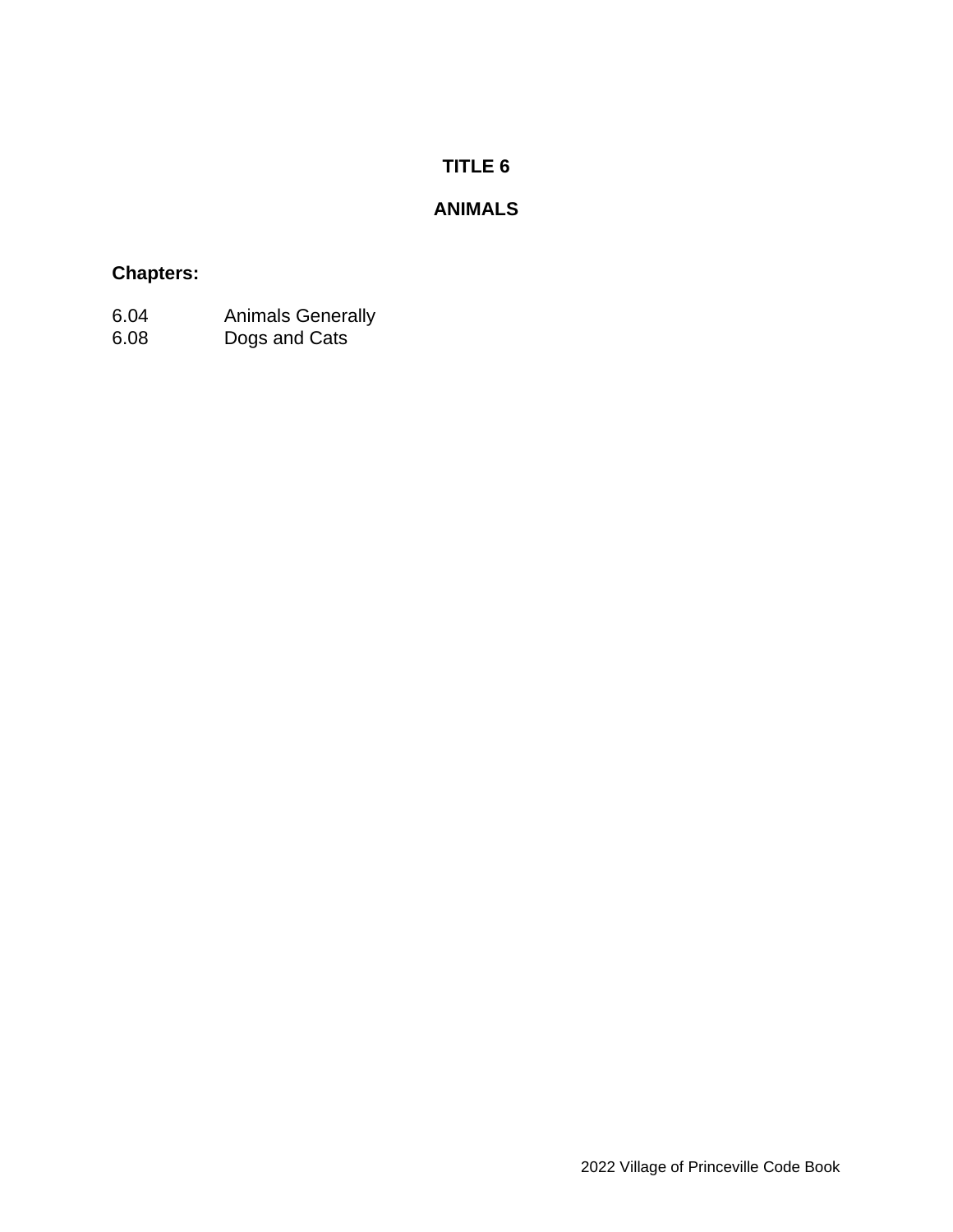### **Chapter 6.04**

### **Animals Generally**

#### **Sections:**

- 6.04.010 Cruelty
- 6.04.020 Dangerous Animals
- 6.04.030 Noises
- 6.04.040 Strays
- 6.04.050 Killing Dangerous Animals
- 6.04.060 Housing
- 6.04.070 Keeping of Wild Animals Prohibited
- 6.04.080 Interference with Animal Control Personnel
- 6.04.090 Penalties

**§6.04.010 Cruelty.** No person shall cruelly treat any animal in the Village in any way. Any person who inhumanely beats, underfeeds, overloads, or abandons any animal is guilty of a violation of this Section.

**§6.04.020 Dangerous Animals.** It is unlawful to permit any dangerous animal or any vicious animal of any kind to run at large within the Village. Exhibitions or parades of animals which are ferae naturae in the eyes of the law may be conducted only upon securing a permit from the Village Board.

#### **§6.04.030 Noises.**

- A. No person owning, possessing or harboring any animal within the Village shall permit said to become a nuisance. An animal is considered a nuisance if said animal causes a disturbance by excessing barking, caterwauling or other noisemaking. This Section requires the support of the complainant for issuance of a violation complaint. All animal issues within the Village shall be handled by Peoria County Animal Protection Services (PCAPS). PCAPS has created an Animal Review Board in order to hear matters relating to animal control in accordance with this Code Section.
- B. The Animal Review Board is a committee of citizens established to hear cases regarding barking dogs. Appointed by Peoria County Board, volunteers hear testimony, issue findings, negotiate agreements, issue orders, and levy fines. Fines vary between Fifty Dollars (\$50.00) and Three Hundred Dollars (\$300.00) (court costs are additional). The Animal Review Board established criteria to determine if barking is a nuisance. A dog must bark for more than thirty (30) minutes between 10:00 p.m. and 8:00 a.m. or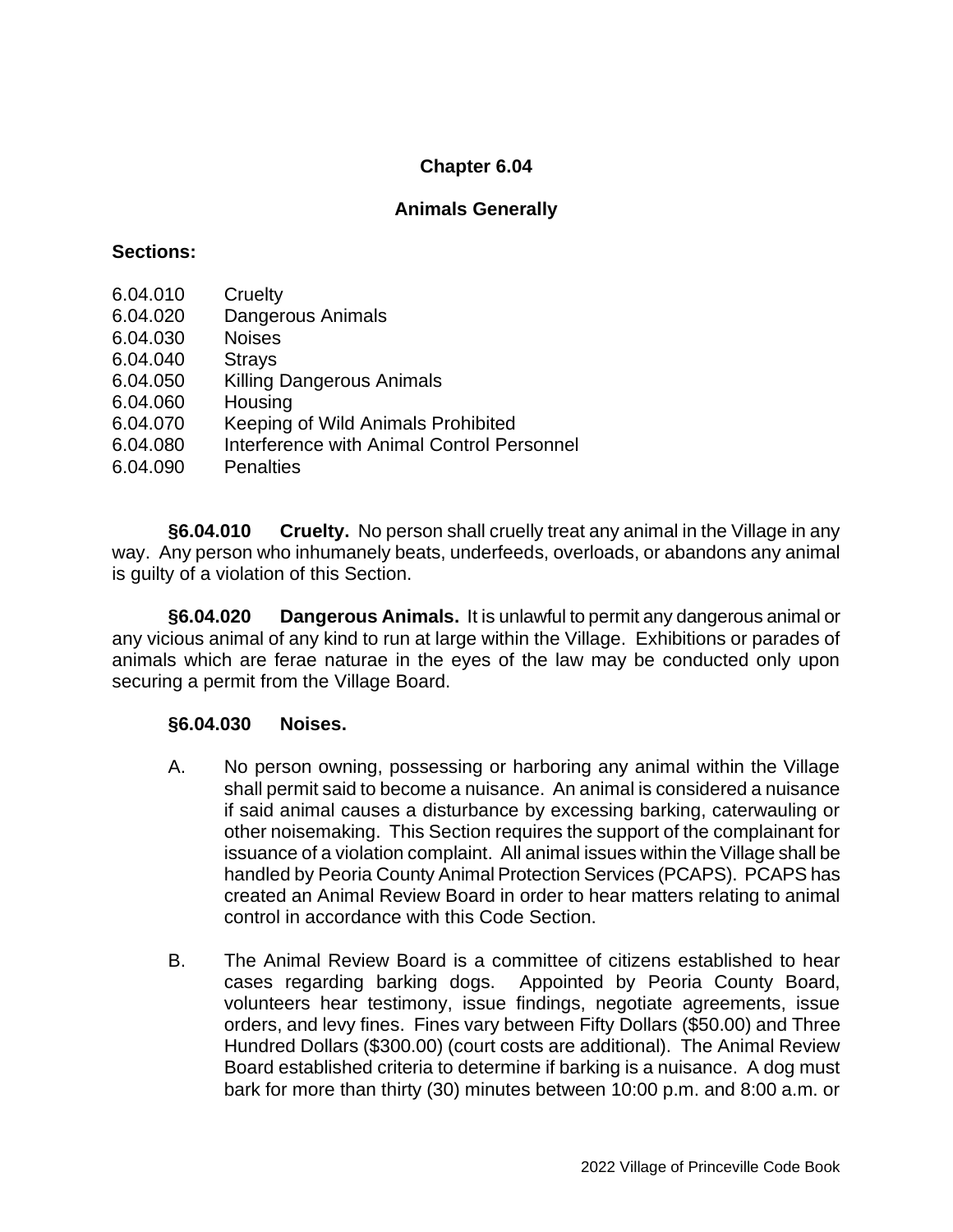sixty (60) minutes between 8:00 a.m. and 10:00 p.m. to be considered a nuisance. The Animal Review Board may elect to hear other cases that do not strictly meet this criteria if deemed reasonable.

**§6.04.040 Strays.** It is unlawful to permit any domesticated animal to run at large in the Village. Any such animal running at large in any public place in the Village shall be impounded by a PCAPS employee.

**§6.04.050 Killing Dangerous Animals.** Any dangerous animal running at large within the Village whose capture endangers or threatens the safety of an animal control officer, law enforcement officer or members of the general public, may be slain by an animal control officer or any law enforcement officer.

**§6.04.060 Housing.** No person shall cause or allow any stable or place where any animal or poultry is or may be kept to become unclean or unwholesome, and it is unlawful to keep any live swine, pigs, hogs, poultry, sheep, goats, cattle, horses, ponies, bees, pigeons, mules, ducks, geese, chickens, minks, skunks, foxes, rabbits, buffalo, deer, llamas, alpacas, ostriches, emus, or any other livestock, farm animal, or poultry, or any wild or vicious animals dangerous to mankind in the Village.

(Ord. 2020-06-01, 6-16-20)

**§6.04.070 Keeping of Wild Animals Prohibited.** No person shall keep, harbor, possess, act as custodian or have a right of property in a wild animal except zoos, veterinary hospitals, animal shelters, corporations, or individuals, all of which must be legally licensed by federal and/or state statutes.

**§6.04.080 Interference with Animal Control Personnel.** It shall be unlawful for any person to obstruct, impede or interfere with the administrator or any of his delegates or the police in the performance of their duties, or to prevent or attempt to prevent the administrator or any of his delegates or the police from capturing or impounding any animal within the County.

**§6.04.090 Penalties.** The Village contracts all animal control services with PCAPS and hereby states PCAPS could issue fines and/or prosecute in the court of law under the jurisdiction of Peoria County of anyone violating such sections.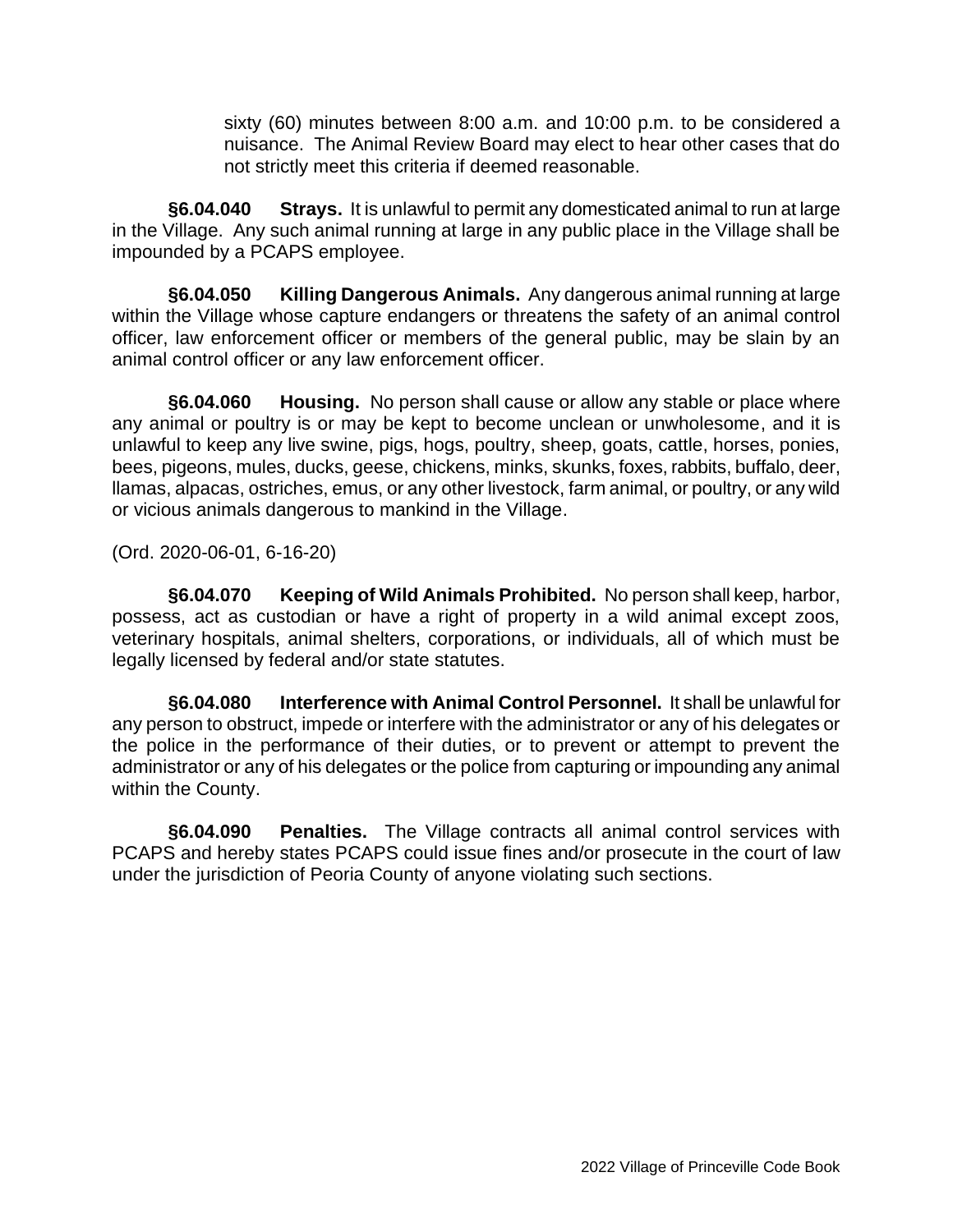## **Chapter 6.08**

### **Dogs and Cats**

### **Sections:**

- 6.08.010 License Required
- 6.08.020 Kennels Prohibited
- 6.08.030 Unlicensed Stray or Vicious Dogs at Large Disposal
- 6.08.040 Dog Biting Impoundment Examination
- 6.08.050 Running at Large Unlawful
- 6.08.060 Running at Large Confinement
- 6.08.070 Penalties

**§6.08.010 License Required.** Every person owning, keeping or harboring any dog or cat within the Village shall register the same with the Village Treasurer, who shall keep a book for that purpose, and it shall be the further duty of such person to pay to the Village Treasurer annually after January 1 of each year, or upon acquiring any unlicensed dog thereafter, a fee of Two Dollars (\$2.00) for each dog and cat owned, kept or harbored by such person. Upon paying the registration fee, a current year's registration tag would be issued.

**§6.08.020 Kennels Prohibited.** It is unlawful to operate a kennel or place for raising, training or boarding dogs for hire or profit within the Village.

**§6.08.030 Unlicensed Stray or Vicious Dogs at Large – Disposal.** Every animal running at large or stray animal within the Village may be impounded by Peoria County Animal Protection Services (PCAPS) or any law enforcement officer. Once the animal has been impounded at the animal shelter, it may be released only after payment of any adjudicated fines owed for violation of this Chapter. Pursuant to the Illinois Animal Control Act, 510 ILCS 5/10, when dogs or cats are apprehended and impounded, they must be scanned for the presence of a microchip. If no microchip is found, a microchip shall be implanted prior to redemption and said implantation of the microchip shall be at the owner's expense. PCAPS shall give notice of not less than seven (7) business days to the owner, if known, prior to disposal of the animal. Such notice shall be mailed to the last known address of the owner. An affidavit or testimony of the administrator or his deputy or agent who mails such notice shall be prima facie evidence of the receipt of such notice by the owner of such dog or cat.

### **§6.08.040 Dog Biting – Impoundment – Examination.**

A. When PCAPS receives information that any person has been bitten by a dog or other animal, the administrator, or his/her authorized representative, shall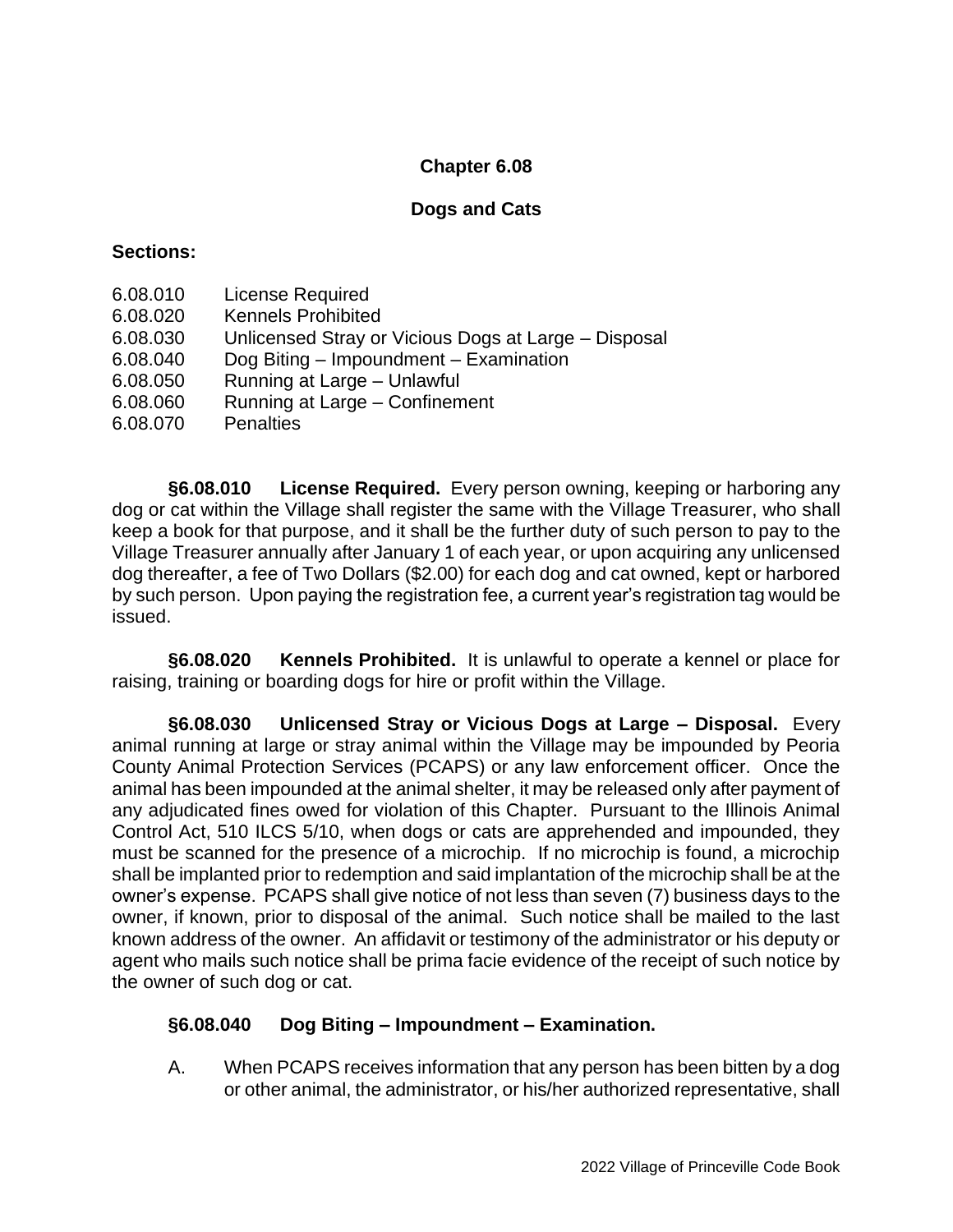have such dog or other animal confined under the observation of a licensed veterinarian for a period of ten (10) days. Such veterinarian shall report the clinical condition of the dog or other animal immediately, with confirmation in writing to the administrator within twenty-four (24) hours after the dog or other animal is presented for examination, giving the owner's name, address, the date of confinement, the breed, description, age and sex of such dog or other animal, on appropriate forms approved by the department. The administrator shall notify the attending physician or responsible health agency. At the end of the confinement period, the veterinarian shall submit a written report to the administrator advising him of the final disposition of such dog or other animal on appropriate forms approved by the department.

- B. When evidence is presented that such dog or other animal was inoculated against rabies within the time prescribed by law, it may be confined in the house of its owner, or in a manner which will prohibit it from biting any person for a period of ten (10) days, if the administrator, adjudges such confinement satisfactory. At the end of the confinement period, such dog or other animal shall be examined by the administrator, or another licensed veterinarian.
- C. When such dog or other animal has been examined by the administrator, or another licensed veterinarian, at the end of the confinement period and released from confinement, said animal shall be microchipped at the owner's expense at the time of examination. The owner shall notify the administrator of the microchip number within seventy-two (72) hours.

**§6.08.050 Running at Large – Unlawful.** It is unlawful to permit any dog, cat or other animal to run at large within the Village. Any dog, cat or other animal found upon any public street, sidewalk, alley, parkway, or any unenclosed place shall be deemed running at large unless such dog is firmly held on a leash or is in an enclosed vehicle. This Section shall be in effect at all times. When a dog or cat is not on a leash, it must be confined or tied.

#### **§6.08.060 Running at Large – Confinement.**

- A. Every animal running at large or stray animal within the Village may be impounded by PCAPS. Once the animal has been impounded at the animal shelter, it may be released only after payment of any adjudicated fines or redemption/adoption fees that are set by PCAPS.
- B. Pursuant to the Illinois Animal Control Act, 510 ILCS 5/10, when dogs or cats are apprehended and impounded, they must be scanned for the presence of a microchip. If no microchip is found, a microchip shall be implanted prior to redemption and said implantation of the microchip shall be at the owner's expense.